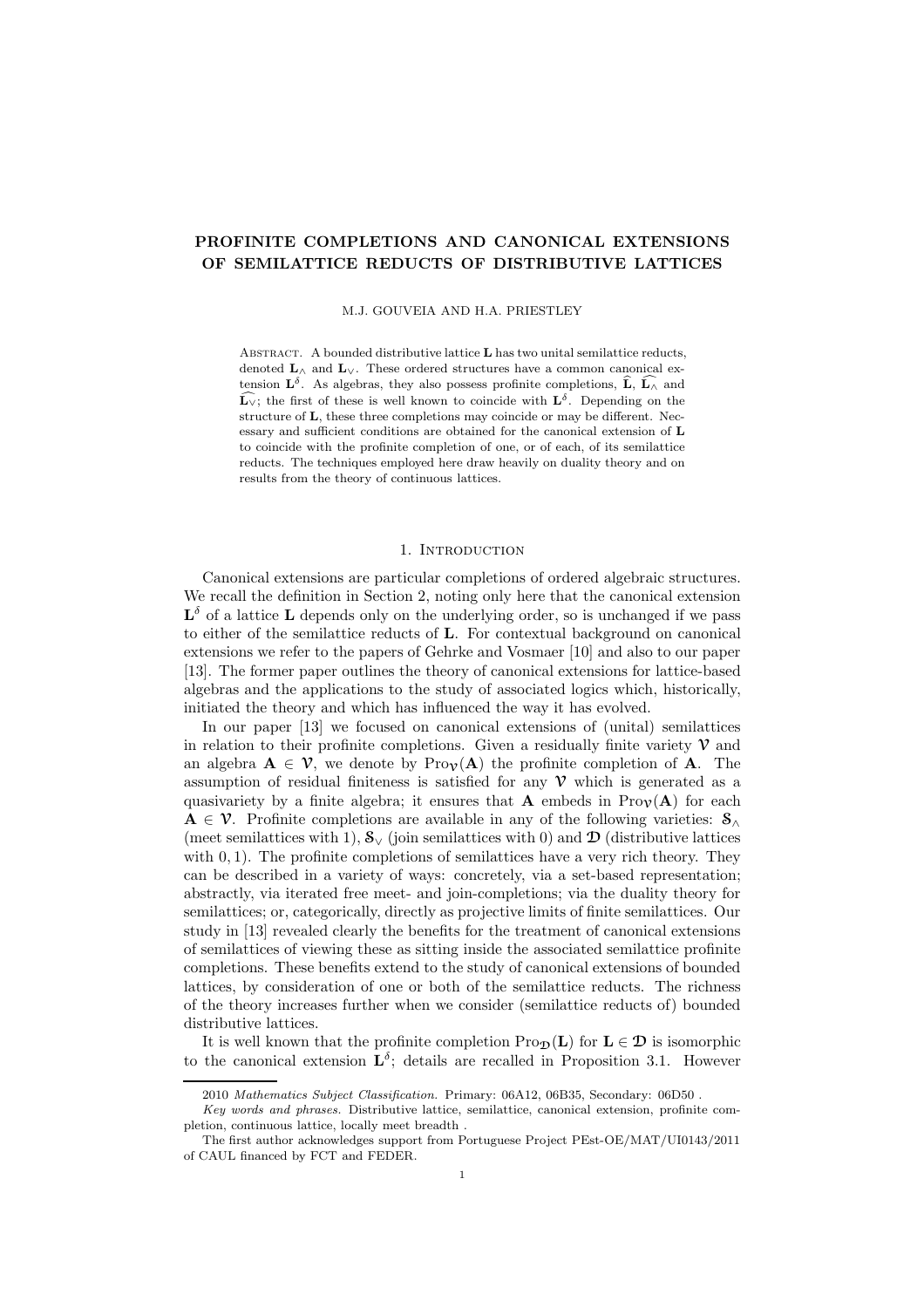the situation changes radically when we consider semilattice reducts. Unlike the canonical extension, the profinite completion of a member  $\bf{L}$  of  $\bf{D}$  is not in general invariant under passage from **L** to its reducts  $L_ \wedge \in S_ \wedge$  and  $L_ \vee \in S_ \vee$ . We showed already in [13] that a range of behaviours can arise: the semilattice profinite completion and canonical extension may coincide or be different, structurally or as regards cardinality.

Our main results in this paper, Theorems 3.8 and 4.3 below, give a complete answer to the following questions concerning a lattice  $\mathbf{L} \in \mathcal{D}$ : when is it the case that

- (1) the canonical extension  $\mathbf{L}^{\delta}$ , as it naturally sits inside  $Pro_{\mathbf{S}_{\wedge}}(\mathbf{L}_{\wedge})$ , coincides with  $\text{Pro}_{\mathbf{S}_{\wedge}}(\mathbf{L}_{\wedge}),$  and
- (2) both (1) and the order dual assertion are true.

These problems are tractable thanks to the descriptions of profinite completions in  $\mathfrak D$  and in  $\mathfrak S_\wedge$  made available through duality theory. Besides involving both Priestley duality for  $\mathcal D$  and Hofmann–Mislove–Stralka duality for  $\mathcal S_{\wedge}$ , the techniques we employ also draw heavily on the theory of continuous lattices. Our key tools here are results on the presence or absence of infinite antichains in semilattices which were obtained more than 20 years ago by Mislove [19, 20, 21] and Lawson, Mislove and Priestley [16, 17, 18] and which have lain largely dormant ever since.

#### 2. PROFINITE AND CANONICAL EXTENSIONS OF SEMILATTICES: RESUMÉ

As the default, we shall work with  $S_{\wedge}$  rather than  $S_{\vee}$ , noting that the difference is more one of notation than of substance. When we consider these classes as categories the morphisms are the homomorphisms.

We begin by recalling some order-theoretic notions. The underlying order of a semilattice  $S \in \mathcal{S}_{\wedge}$  is given in the expected way by the relation  $\leqslant$  defined by  $a \leqslant b$ if and only if  $a \wedge b = a$ . A completion of a semilattice  $S \in \mathcal{S}_{\wedge}$  is a pair  $(e, C)$  where C is a complete lattice and  $e: S \to C$  is an order-embedding. In the cases in which we are interested, e will in fact be an  $\mathcal{S}_{\wedge}$ -morphism. Two completions  $(e, C)$  and  $(e', C')$  of S are *isomorphic* if there exists an order-isomorphism  $\phi: C \to C'$  such that  $e' = \phi \circ e$ . When working with a given completion  $(e, C)$  of a semilattice **S** we shall often leave tacit the embedding  $e$  and refer to the completion simply as  $C$ .

Given  $S \in \mathcal{S}_{\wedge}$ , a *filter* is a non-empty up-set in S which is closed under  $\wedge$  and an ideal is a down-set in S which is (up-)directed; by convention, a directed set is required to be non-empty. We denote by  $Filt(S)$  the set of filters of S and by Idl( $S$ ), both ordered by set inclusion. The family Filt $(S)$  is a complete lattice. A completion  $(e, C)$  of **S** is said to be *dense* if every element of C is both a join of meets of filters of  $e(S)$  and a meet of joins of ideals of  $e(S)$ . The completion  $(e, C)$ is *compact* if, whenever  $F$  and  $J$  are, respectively, a filter and an ideal in  $S$ , then  $\bigwedge e(F) \leqslant \bigvee e(J)$  in C implies  $F \cap J \neq \emptyset$ . Finally,  $(e, C)$  is a canonical extension of S if it is both dense and compact. It is uniquely determined, up to an isomorphism fixing S (see [8, Section 2], noting that our definition of the canonical extension  $S^{\delta}$ of S agrees with that of the canonical extension of the underlying poset of S).

We now briefly recall the duality theory for semilattices due to Hofmann, Mislove and Stralka [15]. It is well known that  $S_{\wedge}$  is generated, as a variety and as a quasivariety, by the two-element semilattice  $2 = \langle \{0, 1\}; \wedge, 1\rangle$  in which the underlying strict order is given by requiring  $0 < 1$ . We may form a topological structure  $2\tau$  by equipping 2 with the discrete topology T. Furthermore, we may topologise the hom-set  $\mathcal{S}_{\wedge}(\mathbf{S}, \mathbf{2})$  by treating  $\mathcal{S}_{\wedge}(\mathbf{S}, \mathbf{2})$  as a subspace of  $2^S$  with the product topology induced by T. In addition,  $S_{\wedge}(\mathbf{S}, \mathbf{2})$  can be given the structure of a meet semilattice with 1 by lifting the operations of 2 pointwise. The Hofmann– Mislove–Stralka duality sets up a dual equivalence between the category  $\mathcal{S}_{\wedge}$  and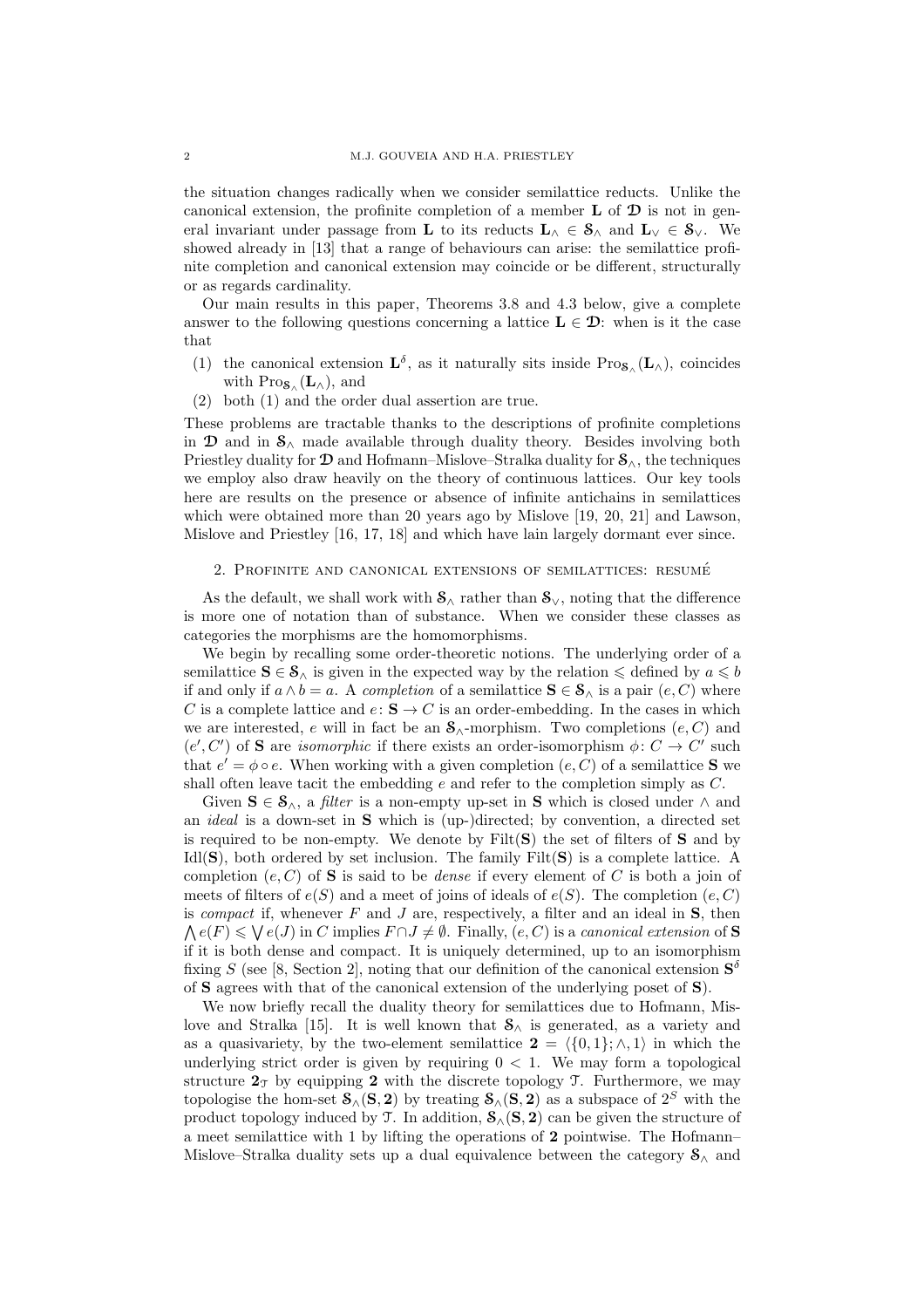the category Z of topological semilattices belonging to the topological quasivariety  $\mathbb{IS}_{c} \mathbb{P}^{+}(2_{\mathcal{T}})$ , that is, those which are isomorphic to closed subsemilattices of powers of  $2\tau$ . Morphisms in  $S_\wedge$  are the maps preserving  $\wedge$  and 1 and those in  $\mathfrak{D}$  are the maps which are continuous  $S_{\wedge}$  morphisms. The topology carried by any member  $\mathbb Z$  of  $\mathfrak S$  is compact and totally disconnected, that is,  $\mathbb Z$  is topologically a Boolean space. The dual equivalence between  $S_{\wedge}$  and  $\tilde{\mathcal{Z}}$  is given by the hom-functors

$$
D=\mathbf{S}_{\wedge}(-, \mathbf{2})\colon \mathbf{S}_{\wedge} \to \mathbf{\mathbb{Z}} \quad \mathrm{and} \quad E=\mathbf{\mathbb{Z}}(-, \mathbf{2}_{\mathbb{T}})\colon \mathbf{Z} \to \mathbf{S}_{\wedge}.
$$

In particular, the duality for  $S_\wedge$  asserts that  $S \in S_\wedge$  can be recovered from its dual D(S) as the  $\infty$ -morphisms from  $\mathcal{S}_{\wedge}(\mathbf{S}, \mathbf{2})$  into  $\mathbf{2}_{\mathcal{T}}$ , with semilattice structure inherited from the power  $2^{S_{\wedge}(S,2)}$ . The evaluation map  $e_S: S \to 2^{S_{\wedge}(S,2)}$  defined by

$$
\forall a \in S \ \forall h \in \mathcal{S}_{\land}(\mathbf{S}, \mathbf{2}) \ e_S(a)(h) = h(a)
$$

is an S∧-embedding. To see the duality subsumed within the general framework of natural duality theory, see Clark and Davey [4, 4.4.6 and 4.4.7]. We note that this duality is relatively unusual amongst natural dualities in that the generating algebra 2 in S and the alter ego  $2<sub>T</sub>$  which generates  $\tilde{\chi}$  as a topological quasivariety differ only as regards the absence or presence of the topology. We shall make direct use of this feature shortly.

We have described the category  $\mathfrak{Z}$  dual to  $\mathfrak{S}_{\wedge}$  in terms of topological algebras. However the duality for semilattices is often made much more powerful thanks to the Fundamental Theorem for Compact Zero-dimensional Semilattices. This theorem, which originates in  $[15, Chapter II]$  (or see  $[11, VI-3.13]$ ) allows the dual category Z to be alternatively described in algebraic and order-theoretic terms. Specifically, at the object level, the members of  $\mathfrak X$  are precisely the algebraic lattices equipped with the Lawson topology. The Lawson topology of an algebraic lattice M has as a closed subbasis the sets  $\uparrow k$  and  $\downarrow x$ , where k ranges over the semilattice  $K(\mathbf{M})$  of compact elements of M and x ranges over M. The  $\mathfrak{S}$ -morphisms are, by definition, the continuous maps which preserve  $\wedge$  and 1. Since the topology is the Lawson topology, these are precisely the maps preserving arbitrary meets and directed joins. Therefore we may, when it expedient to do so, work with AL rather than with  $\mathfrak{X}$ , where  $\mathbf{AL}$  is the category of algebraic lattices with morphisms the maps preserving all meets and directed joins. We may also take advantage of the wellknown duality between **AL** and the category  $\mathbf{\mathcal{S}}_{\vee}$ . On objects, the functors setting up this duality send  $S \in \mathcal{S}_{\vee}$  to Idl(S) and  $M \in \mathbf{AL}$  to the set  $K(\mathbf{M})$ , the compact elements of M. For details see for example [11, Chapter V].

We now fit profinite completions into the picture. Take  $A \in \mathcal{V}$ , where  $\mathcal{V}$  is a residually finite variety. Under the reverse inclusion order, the family of congruences of A of finite index is directed and there are natural bonding homomorphisms  $\varphi_{\alpha\beta} : \mathbf{A}/\alpha \to \mathbf{A}/\beta$ , for  $\alpha \subseteq \beta$ , given by  $\varphi_{\alpha\beta}(a/\alpha) = a/\beta$ . The categorical inverse limit  $\overline{A}$  of the resulting inverse system can be realised concretely as a subalgebra Prov(A) of the product of the finite algebras  $\mathbf{A}/\alpha$ . Equipping each finite algebra with the discrete topology and a product of finite spaces with the product topology, Prov(A) becomes a topological algebra. The natural homomorphism  $\mu_A : A \rightarrow$ Pro $\nu(A)$  given by  $\mu_{A}(a)(\alpha) := a/\alpha$ , for all  $a \in A$  and  $\alpha \in S_{A}$  is an embedding. We shall henceforth refer to  $\widehat{A}$  as the profinite completion of  $A$ .

We now specialise to  $\mathcal{S}_{\wedge}$ . The profinite limit  $\text{Pro}_{\mathcal{S}_{\wedge}}(\mathbf{S})$  has a number of noteworthy properties. Viewed as a member of  $S_{\wedge}$ , it is an algebraic lattice, and  $(\mu_{\mathbf{S}}, Pro_{\mathcal{S}_{\wedge}}(\mathbf{S}))$  is a completion of S, according to our definition above. Viewed as a topological algebra, it is a compact totally disconnected topological semilattice and, by the Fundamental Theorem cited above, its topology is necessarily the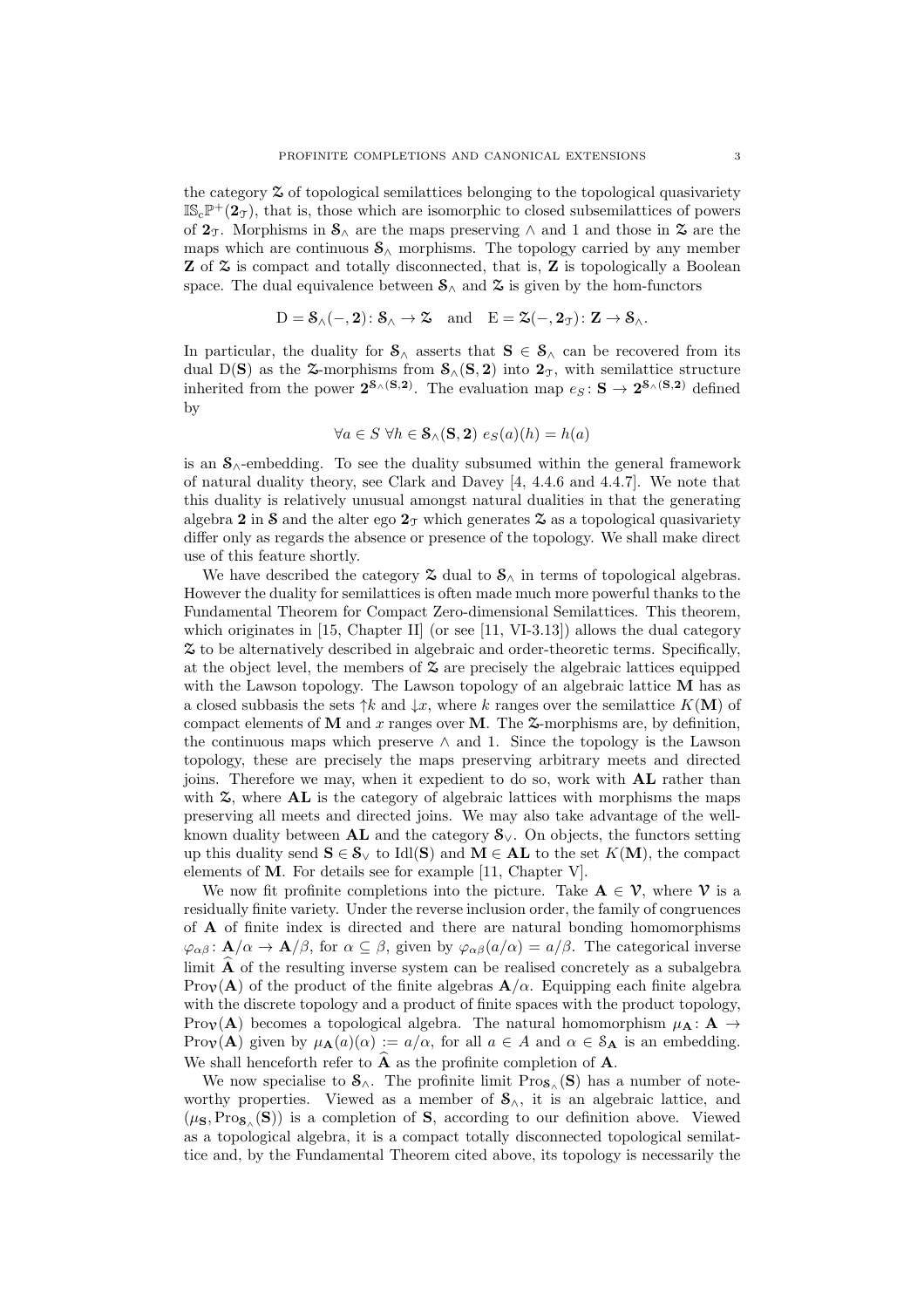Lawson topology. (In fact such topological semilattices are exactly the profinite ones, as was proved by Numakura [22], but we shall not need this fact.)

There is a more amenable description of the topological semilattice  $Pro_{\mathcal{S}_{\wedge}}(\mathbf{S})$ than that given above. As an algebra, it is, up to isomorphism,  $S_{\wedge}(S_{\wedge}(S, 2), 2)$ , or, in terms of functors, ( $\flat \circ D \circ \flat \circ D)(S)$ , where D is the hom-functor  $\mathcal{S}_{\wedge}(-, 2)$ and  $\phi: \mathfrak{D} \to \mathfrak{S}_{\wedge}$  is the functor forgetting topology. For a comment on the categorical roots of this claim see [15, I-3.11]. For any semilattice  $S \in \mathcal{S}$  the map  $x \mapsto x^{-1}$  sets up an isomorphism from  $\mathcal{S}_{\wedge}(\mathbf{S}, \mathbf{2})$  onto the filter lattice Filt $(\mathbf{S})$  of  $\mathbf{S}_{\wedge}$ where  $Filt(S)$  is ordered by inclusion. Hence, as we observed in [13, Section 3].  $\mathcal{S}_{\wedge}(\mathcal{S}_{\wedge}(\mathbf{S}, \mathbf{2}), \mathbf{2}))$  can be identified with Filt<sup>2</sup>(S), the filter lattice of the filter lattice of S. Adopting this perspective, we can realise the profinite completion concretely as an algebraic closure system, with meets given by intersection and directed joins by union. We may summarise the preceding discussion in the following theorem. This is an abbreviated form of [13, Theorem 3.2], sufficient for our present needs.

**Theorem 2.1.** Let  $S \in \mathcal{S}_{\wedge}$ . Then the following completions of S are isomorphic:

- (i)  $(\mu_{\mathbf{S}}, Pro_{\mathbf{S}_{\wedge}}(\mathbf{S}));$
- (ii)  $(e_S, \mathcal{S}_{\wedge}(\mathcal{S}_{\wedge}(S, 2), 2))$ , where each hom-set is ordered pointwise and  $e_S$  is the natural evaluation map given by  $e_S(a)(x) = x(a)$ , for  $a \in S$  and  $x \in S_\wedge(S, 2)$ ;
- (iii)  $(e, \text{Filt}^2(S))$ , where at each stage the filter lattice is ordered by inclusion and e sends  $a \in S$  to the principal filter in Filt<sup>2</sup>(S) generated by the principal filter  $\uparrow$ *a* in Filt(S).

The various incarnations of the profinite completion  $\hat{S}$  of a semilattice S can be used interchangeably, according to need or taste. We shall henceforth use the generic notation  $\hat{\mathbf{S}}$  and we denote by  $e: \mathbf{S} \to \hat{\mathbf{S}}$  the associated natural embedding map.

We do not recapitulate here in any detail on the theory of canonical extensions as it applies to semilattices, referring the reader to [8, 10, 13] for background and details. For our present purposes the facts summarised in the following theorem will suffice (cf. [13], Section 2 and in particular Theorems 2.6 and 2.8).

# Theorem 2.2. Let  $S \in \mathcal{S}_{\wedge}$ .

(i) The profinite completion  $(e, \hat{S})$  is 2/3 canonical, in that it satisfies (a) the compactness property: for  $F \in \text{Filt}(\mathbf{S})$  and  $J \in \text{Idl}(\mathbf{S})$ .

$$
\bigwedge e(F) \leqslant \bigvee e(J) \Longrightarrow F \cap J \neq \emptyset;
$$

- (b)  $\bigvee \bigwedge$ -density: every element of  $\widehat{S}$  is a join of down-directed meets of elements drawn from  $e(S)$ .
- (ii) Let  $S^{\delta}$  be the subset of  $\hat{S}$  consisting of those elements of  $\hat{S}$  which are meets of directed joins of elements drawn from  $e(S)$ . Then  $S^{\delta}$  is a complete meetsubsemilattice of  $\widehat{S}$ , e maps  $S$  into  $S^{\delta}$  and the completion  $(e, S^{\delta})$  satisfies
	- (a) the compactness property: for  $F \in \text{Filt}(\mathbf{S})$  and  $J \in \text{Idl}(\mathbf{S})$ ,

$$
\bigwedge e(F) \leqslant \bigvee e(J) \Longrightarrow F \cap J \neq \emptyset;
$$

- (b)  $\bigvee \bigwedge$ -density: every element of  $S^{\delta}$  is a join of down-directed meets of elements drawn from  $e(S)$ :
- (c)  $\bigwedge \bigvee$ -density: every element of  $S^{\delta}$  is a meet of directed joins of elements  $drawn from e(S).$

Consequently  $(e, S^{\delta})$  is, up to isomorphism, the canonical extension of S.

A few comments are called for here. The derivation of (ii) from (i) is slightly less obvious than it might appear at first glance, since in (i), meets and joins are calculated in  $\hat{\mathbf{S}}$  and those in (ii) in  $\mathbf{S}^{\delta}$ . So it is necessary to show that the joins and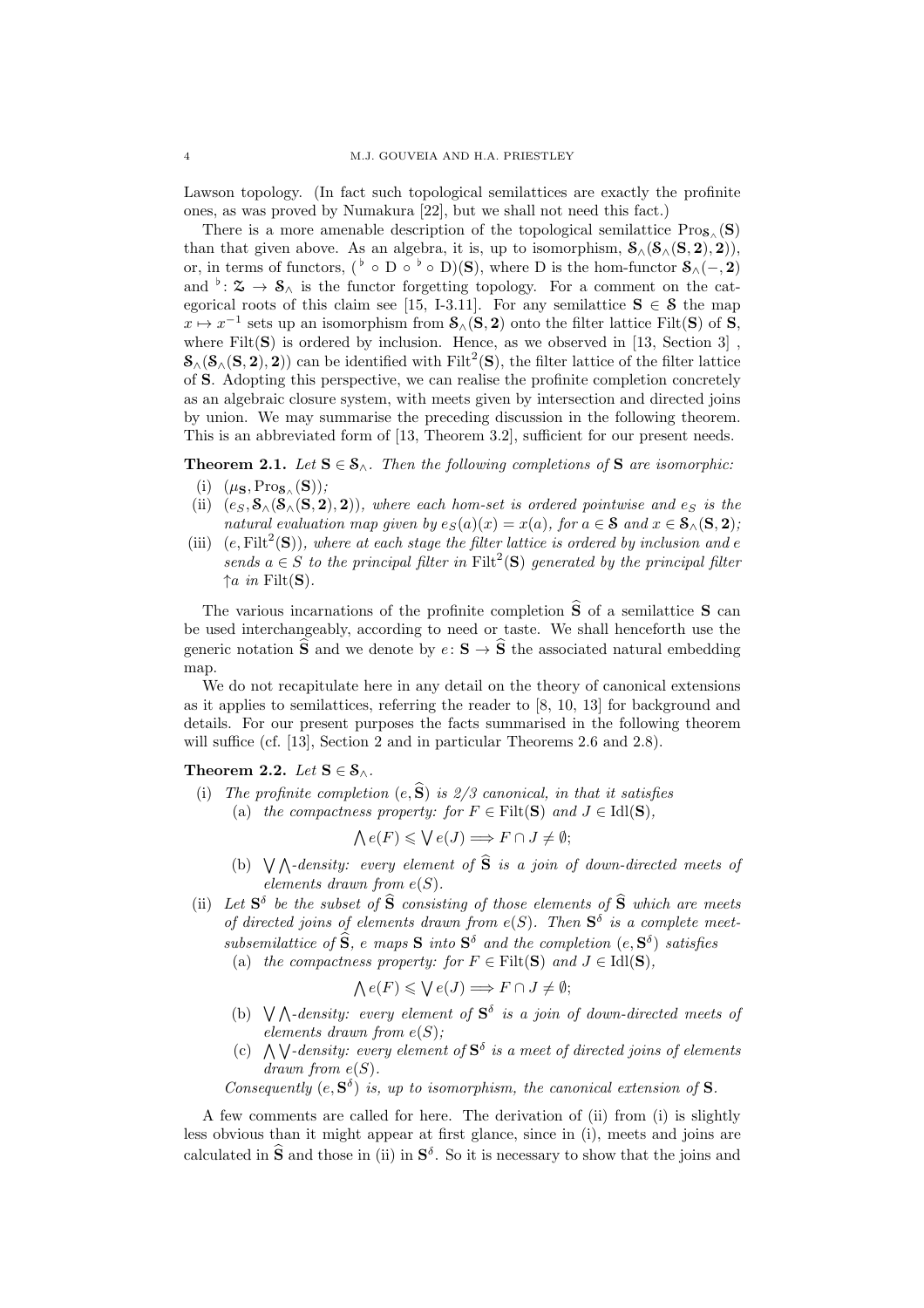meets in  $S^{\delta}$  arising in (ii) coincide with those calculated in  $\hat{S}$ ; see [13, Theorem 2.7]. We note also that in  $(i)(b)$  and  $(ii)(b)$  the joins are in fact directed, but the meets in  $(ii)(c)$  are in general not down-directed unless  $S$  is the reduct of a bounded lattice.

Subsequently in this paper we elect to work principally with  $\hat{S}$  in its incarnation as  $S_{\wedge}(S_{\wedge}(S, 2), 2)$ , as in Theorem 2.1(ii). It will be helpful to spell out how Theorem 2.2 operates in this setting. Proofs of the corresponding statements phrased in terms of the set-based representation given in Theorem 2.1(iii) are given in [13, Section 2]. In  $\mathcal{S}_{\wedge}(\mathcal{S}_{\wedge}(\mathbf{S}, 2), 2)$ , all meets and all directed joins are computed pointwise. In particular joins of sets of the form  $e(J)$ , where J is an ideal in **S**, are given pointwise.

Analogues of Theorems 2.1 and 2.2 are available for  $\mathcal{S}_{\vee}$ . The lattice Filt<sup>2</sup>(S) is replaced by  $(\text{Idl}((\text{Idl}(\mathbf{S}))^{\partial})^{\partial}$ , or equivalently by  $(\text{Filt}(\text{Idl}(\mathbf{S})))^{\partial}$ . The embedding e then sends  $a \in S$  to the principal filter in Filt(Idl(S)) generated by the principal ideal  $\downarrow a$  in Idl(S), and the  $\lor \land$ -density in Theorem 2.2(i)(b) is replaced by  $\land \lor$ density. (Here  $P^{\partial}$  denotes the order dual of a poset P.)

# 3. The coincidence problem: the role played by countably generated FREE SEMILATTICES

We now specialise to the variety  $\mathcal D$  and the classes  $\mathcal D_\wedge$  and  $\mathcal D_\vee$  with which this paper is principally concerned. Here  $\mathcal{D}_{\wedge}$  and  $\mathcal{D}_{\vee}$  denote, respectively, the classes of semilattices of the form  $\mathbf{L}_{\wedge}$  and of the form  $\mathbf{L}_{\vee}$ , for  $\mathbf{L} \in \mathcal{D}$ . In the remainder of the paper we shall assume familiarity with Priestley duality for  $\mathcal{D}$ ; an elementary treatment can be found in [7].

We first record classic facts about canonical extensions of members of  $\mathcal{D}$ , exploiting Priestley duality for  $\mathcal{D}$ . The following proposition originates in [9]; see also [6]. In it, and subsequently, we use 2 to denote the two-element algebra in  $\mathcal{D}$ , in  $S_\wedge$  or in  $S_\vee$ . Which is intended will be clear from the context.

**Proposition 3.1.** Let  $L \in \mathcal{D}$  and let  $X = \mathcal{D}(L, 2)$  be its Priestley dual space and identify  $\bf{L}$  with the lattice of clopen up-sets of  $\bf{X}$ . Then, up to isomorphism, the canonical extension  $\mathbf{L}^{\delta}$  of  $\mathbf{L}$  is the lattice of all up-sets of  $\mathbf{X}$ , where the embedding of **L** into  $\mathbf{L}^{\delta}$  is the inclusion map. Moreover,  $\mathbf{L}^{\delta}$  is an algebraic and dually algebraic lattice.

We now begin to study, for a bounded distributive lattice **L**, the relationship between the canonical extension  $\mathbf{L}^{\delta}$  and the profinite completions  $\widehat{\mathbf{L}_{\wedge}}$  and  $\widehat{\mathbf{L}_{\vee}}$  formed relative to  $S_{\wedge}$  and  $S_{\vee}$ , respectively. The following preliminary result will be used later.

Proposition 3.2. Let L be a bounded distributive lattice. Then the canonical extension  $\mathbf{L}^{\delta}$  is an  $\mathbf{S}_{\wedge}$ -retract of the  $\mathbf{S}_{\wedge}$ -profinite completion  $\widehat{\mathbf{L}_{\wedge}}$  via a retraction that preserves arbitrary meets.

Proof. By Proposition 3.1, the canonical extension of the bounded distributive lattice  $\bf{L}$  is, up to isomorphism, the complete lattice of all order-preserving maps from  $\mathcal{D}(L, 2)$  into  $\{0, 1\}$ . Since the members of  $\mathcal{S}_{\wedge}(\mathcal{S}_{\wedge}(L_{\wedge}, 2), 2)$  are order-preserving maps and  $\mathcal{D}(\mathbf{L}, \mathbf{2}) \subseteq \mathcal{S}_{\wedge}(\mathbf{L}_{\wedge}, \mathbf{2})$ , there is a natural restriction map  $\psi \colon \widehat{\mathbf{L}_{\wedge}} \to \mathbf{L}^{\delta}$ given by  $\psi(\alpha) = \alpha|_{\mathcal{D}(L,2)}$ . Since  $\wedge$  and 1 are defined pointwise in both its domain and codomain,  $\psi$  is an  $\mathbf{S}_{\wedge}$ -morphism that in fact preserves arbitrary meets. Now take  $\gamma \in \mathbf{L}^{\delta}$  and define the map  $\phi(\gamma)$  from  $\mathcal{S}_{\wedge}(\mathbf{L}_{\wedge}, \mathbf{2})$  into  $\{0,1\}$  by

$$
(\phi(\gamma))(h) = \bigwedge \{ \gamma(f) \mid f \in \mathcal{D}(\mathbf{L}, \mathbf{2}), \ f \geq h \}.
$$

Every  $f \in \mathcal{D}(\mathbf{L}, \mathbf{2})$  satisfies  $f(0_{\mathbf{L}}) = 0$  and consequently  $(\phi(\gamma))(1) = \bigwedge \emptyset = 1$ . Also, for every  $h_1, h_2 \in \mathcal{S}_{\wedge}(\mathbf{L}_{\wedge}, 2)$  and  $f \in \mathcal{D}(\mathbf{L}, 2)$ , we have  $f \geq h_1 \wedge h_2$  if and only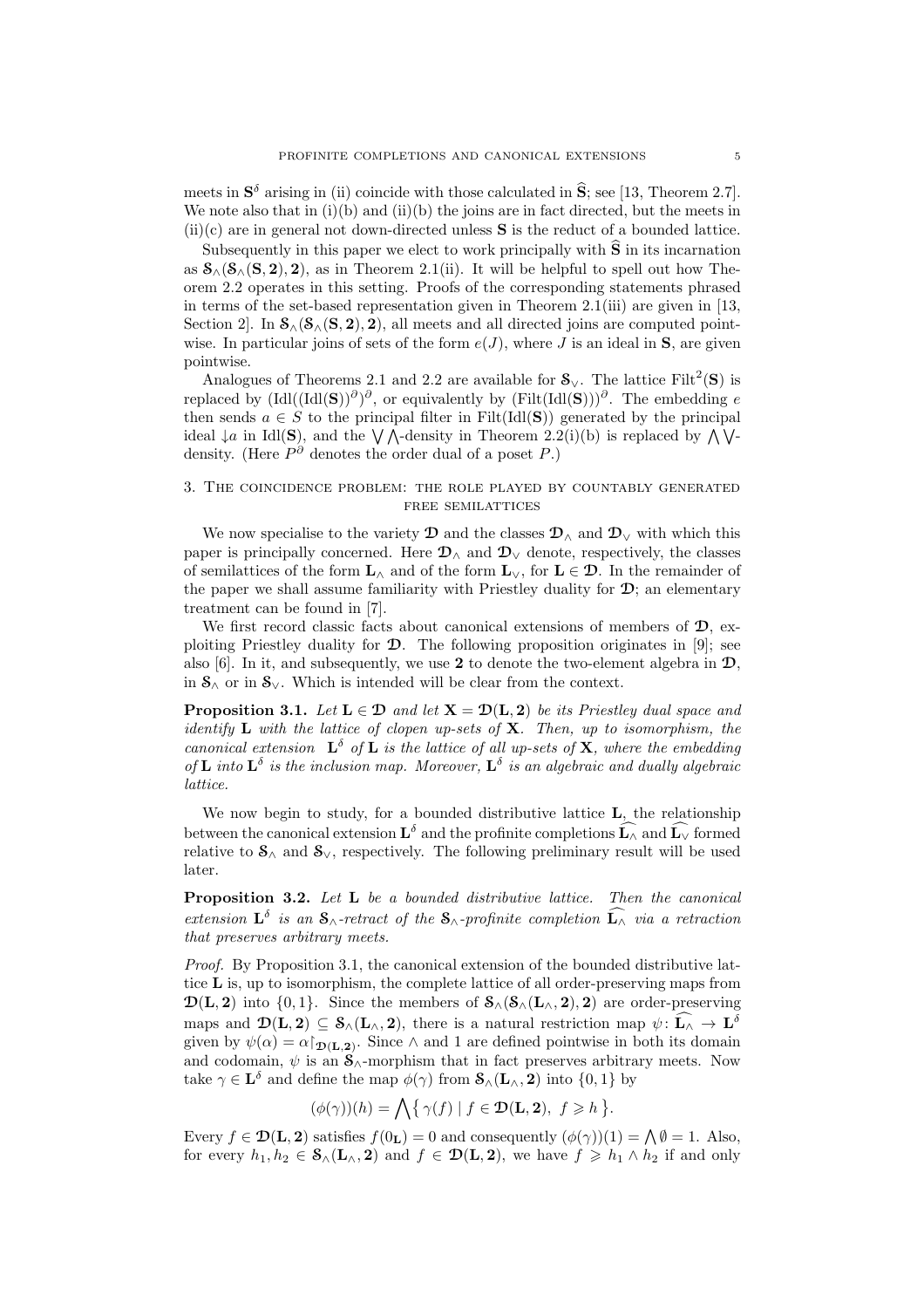if  $f \ge h_1$  or  $f \ge h_2$ . Therefore it follows immediately from the definition of  $\phi(\gamma)$ that  $(\phi(\gamma))(h_1 \wedge h_2) = (\phi(\gamma))(h_1) \wedge (\phi(\gamma))(h_2)$ , and so  $\phi(\gamma) \in \mathbf{L}_{\wedge}$ . Hence the map  $\phi: L^{\delta} \to \widehat{\mathbb{L}_{\vee}}$  is well defined and satisfies  $\psi(\phi(\gamma)) = \gamma$ . Finally we claim that  $\phi$  is an  $\mathcal{S}_{\wedge}$ -morphism. In fact, for every  $h \in \mathcal{S}_{\wedge}(\mathbf{L}_{\wedge}, \mathbf{2})$  and every  $\gamma_1, \gamma_2 \in \widehat{\mathbf{L}_{\wedge}}$  we have

$$
\phi(\gamma_1 \wedge \gamma_2)(h) = \bigwedge \{ (\gamma_1 \wedge \gamma_2)(f) \mid f \in \mathcal{D}(\mathbf{L}, \mathbf{2}), f \ge h \}
$$
  
\n
$$
= \bigwedge \{ \gamma_1(f) \wedge \gamma_2(f) \mid f \in \mathcal{D}(\mathbf{L}, \mathbf{2}), f \ge h \}
$$
  
\n
$$
= \bigwedge \{ \gamma_1(f) \mid f \in \mathcal{D}(\mathbf{L}, \mathbf{2}), f \ge h \} \wedge
$$
  
\n
$$
\bigwedge \{ \gamma_2(f) \mid f \in \mathcal{D}(\mathbf{L}, \mathbf{2}), f \ge h \}
$$
  
\n
$$
= \phi(\gamma_1)(h) \wedge \phi(\gamma_2)(h)
$$
  
\n
$$
= (\phi(\gamma_1) \wedge \phi(\gamma_2))(h).
$$

Also

$$
\phi(1_{\mathbf{L}^{\delta}})(h) = \bigwedge \{ 1(f) | f \in \mathcal{D}(\mathbf{L}, 2), f \geq h \} = 1,
$$

for every  $h \in \mathcal{S}_{\wedge}(\mathbf{L}_{\wedge}, \mathbf{2}),$  so that  $\phi(1_{\mathbf{L}^{\delta}})$  is the top element in  $\widehat{\mathbf{L}_{\wedge}}$ .

As noted earlier, a canonical extension of an ordered structure is uniquely determined by the underlying poset, so that the canonical extension  $\mathbf{L}^{\delta}$  of a bounded lattice  $\bf{L}$  (not necessarily distributive) can be obtained by considering either of its semilattice reducts. Specifically, we have models, denoted respectively by  $\mathbf{L}^{\delta}_{\wedge}$  and  $\mathbf{L}_{\vee}^{\delta}$ , of the canonical extension of  $\mathbf{L}$  constructed, as in Theorem 2.2 and its order dual version, within  $\widehat{\mathbf{L}_{\wedge}}$  and within  $\widehat{\mathbf{L}_{\vee}}$ . There is a natural isomorphism between these models; see [13, Section 2]. When we refer to  $\mathbf{L}^{\delta}$  coinciding with  $\widehat{\mathbf{L}_{\wedge}}$ , we mean that the subset  $\mathbf{L}^{\delta}_{\wedge}$  of  $\widehat{\mathbf{L}_{\wedge}}$  is equal to  $\widehat{\mathbf{L}_{\wedge}}$ , and likewise for the ∨-reduct. As we recalled in Section 1, we already showed in [13] that, even in the restricted setting of semilattices in  $\mathcal{D}_{\vee}$  or  $\mathcal{D}_{\wedge}$ , coincidence, as defined above, may or may not occur. Here, in this same restricted setting, we shall obtain necessary and sufficient conditions for coincidence, thereby contributing a deeper understanding of the relationship between canonical extensions and profinite completions. Our arguments will rely heavily on duality theory.

What distinguishes the analysis of the distributive case from that of bounded lattices in general is that we have a fully-fledged topological duality available for D. Furthermore, this connects well with the Hofmann–Mislove–Stralka duality for the semilattice reducts. Fix  $L \in \mathcal{D}$ . The hom-set  $\mathcal{D}(L, 2)$  can be viewed as a subset of  $\mathcal{S}_{\wedge}(\mathbf{L}_{\wedge}, 2)$ , that is, the subset consisting of those maps into 2 which preserve  $\vee$ and 0 as well as  $\wedge$  and 1. Under the correspondence  $h \mapsto h^{-1}(1)$   $(h \in \mathcal{S}_{\wedge}(\mathbf{L}_{\wedge}, 2)),$ a non-constant map h is sent to a prime filter if and only if it is a prime element of the complete lattice  $\mathcal{S}_{\wedge}(\mathbf{L}_{\wedge}, 2)$ , that is, if and only if  $h \geq h_1 \wedge h_2$  implies  $h \geq h_1$  or  $h \geq h_2$ . (By convention here the top element of a complete lattice does not qualify as a prime.) Furthermore, for each  $h \in \mathcal{S}_{\wedge}(\mathbf{L}_{\wedge}, 2)$ ,

$$
h = \bigwedge \{ f \in \mathcal{D}(\mathbf{L}, \mathbf{2}) \mid f \geq h \}.
$$

This last assertion—that every filter in a bounded distributive lattice  $\bf{L}$  is an intersection of prime filters—is a classic result, following easily from the Prime Filter Theorem. The non-proper filter  $L$  may be subsumed here by regarding it as an empty meet of prime filters. In what follows we shall switch backwards and forwards as expedient between (prime) elements of  $\mathbf{S}_{\wedge}(\mathbf{L}_{\wedge}, \mathbf{2})$  and (prime) elements in the filter lattice of **L**. Because **L** is distributive, for any  $f \in \mathcal{D}(\mathbf{L}, \mathbf{2})$ , the complementary sets  $f^{-1}(1)$  and  $f^{-1}(0)$  are respectively a prime filter and a prime ideal. Note that coincidence of the  $S_0$ -profinite completion and the canonical completion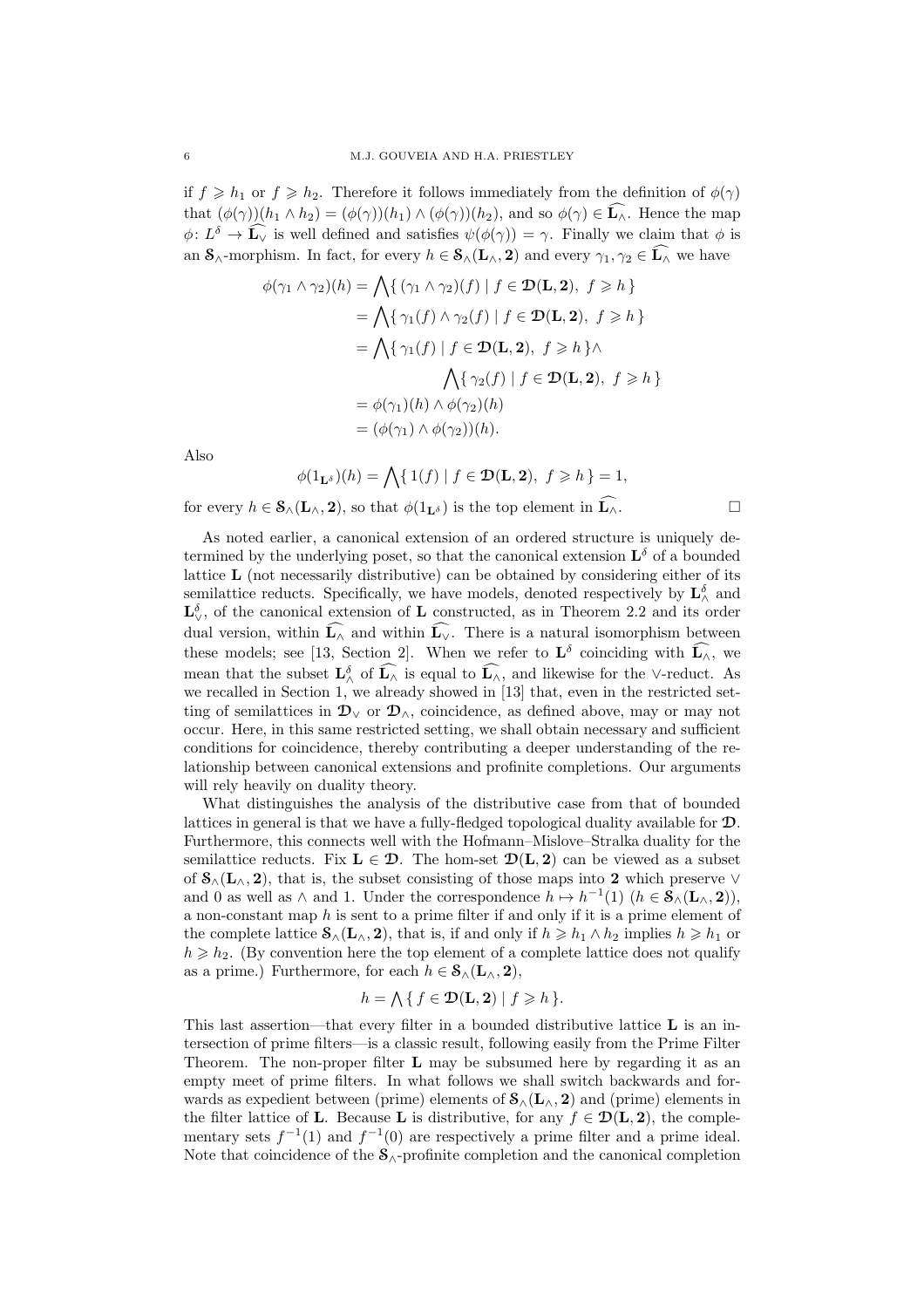of L can be stated by the assertion that, up to isomorphism, the lattice of all  $\mathcal{S}_{\wedge}$ -morphisms from  $\mathcal{S}_{\wedge}(L_{\wedge}, 2)$  to 2 is the lattice of all order-preserving maps from  $\mathcal{D}(\mathbf{L}, \mathbf{2})$  to  $\{0, 1\}.$ 

The following theorem is a first step towards describing the members L of D for which the canonical extension  $\mathbf{L}^{\delta}$  coincides with  $\widehat{\mathbf{L}_{\wedge}}$  (and likewise for the order dual version). It is the equivalence of (1) and (2) in Theorem 3.3 that we shall exploit. We prove that (2) implies (1) by going via condition (3) but note that this implication can also be proved directly.

Theorem 3.3. Let L be a bounded distributive lattice. Then the following statements are equivalent:

- (1) the canonical extension  $\mathbf{L}^{\delta}$  coincides with the  $\mathbf{S}_{\wedge}$ -profinite completion  $\widehat{\mathbf{L}_{\wedge}}$ ;
- (2) every element of  $\text{Filt}(\mathbf{L}) \setminus {\mathbf{L}}$  is a non-empty meet of finitely many primes;
- (3) every member of  $\mathcal{S}_{\wedge}(\mathcal{S}_{\wedge}(\mathbf{L}_{\wedge}, 2), 2)$  preserves arbitrary meets.

*Proof.* For (1) implies (2) we establish the contrapositive. So assume that  $1 \neq h \in$  $\mathcal{S}_{\wedge}(\mathbf{L}_{\wedge}, \mathbf{2})$  but that h is not a finite meet in  $\mathcal{S}_{\wedge}(\mathbf{L}_{\wedge}, \mathbf{2})$  of elements from  $\mathcal{D}(\mathbf{L}, \mathbf{2})$ . Take the filter  $\mathcal F$  of  $\mathcal S_\wedge(\mathbf L_\wedge, 2)$  defined as follows:

$$
\mathcal{F} = \{ x \in \mathcal{S}_{\wedge}(\mathbf{L}_{\wedge}, \mathbf{2}) \mid \exists y_1, \cdots, y_n \in \mathcal{D}(\mathbf{L}, \mathbf{2}) \mid x \geq y_1 \wedge \cdots \wedge y_n \geq h \}.
$$

If it were the case that  $h \in \mathcal{F}$ , then we would have elements  $y_1, \ldots, y_n \in \mathcal{D}(\mathbf{L}, \mathbf{2})$ such that  $h \geq y_1 \wedge \cdots \wedge y_n \geq h$ . This would imply that  $h = y_1 \wedge \cdots \wedge y_n$ , contrary to hypothesis. Take  $\alpha \in \mathcal{S}_{\land}(\mathcal{S}_{\land}(\mathbf{L}_{\land}, 2), 2)$  such that  $\alpha^{-1}(1) = \mathcal{F}$ . This implies that  $\alpha(h) = 0$ . We claim that  $\alpha$  does not belong to the canonical extension and therefore the two completions do not coincide. Suppose for a contradiction that  $\alpha \in \mathbf{L}_{\wedge}^{\delta}$ . Then there exists a family  $\mathcal J$  of ideals of **L** such that

$$
\alpha = \bigwedge \bigl\{ \bigvee e(J) \mid J \in \mathcal{J} \bigr\}.
$$

Since  $\alpha(h) = 0$ , there exists  $J \in \mathcal{J}$  such that  $J \subseteq h^{-1}(0)$ , or equivalently  $J \cap$  $h^{-1}(1) = \emptyset$ . By the Prime Ideal Theorem for **D**, there exists a prime ideal I such that  $J \subseteq I$  and  $I \cap h^{-1}(1) = \emptyset$ . Take  $g \in \mathcal{D}(\mathbf{L}, \mathbf{2})$  to satisfy  $g^{-1}(0) = I$ . Since  $I \subseteq h^{-1}(0)$  we have  $g \geq h$  and hence  $g \in \mathcal{F}$ , that is,  $g \in \alpha^{-1}(1)$ . However  $g(I) = \{0\}$ , which implies that  $\alpha(g) = 0$ . Therefore we have reached the required contradiction.

Now assume that (2) holds. To establish that (3) holds, we shall first prove that the retraction  $\psi$  defined in the proof of Proposition 3.2 is bijective. Take  $\alpha_1, \alpha_2 \in \mathcal{S}_{\wedge}(\mathcal{S}_{\wedge}(\mathbf{L}_{\wedge}, 2), 2)$  and suppose that  $\alpha_1 \neq \alpha_2$ . Then we may assume there exists  $h \in \mathcal{S}_{\wedge}(\mathbf{L}_{\wedge}, 2)$  such that  $\alpha_1(h) = 1$  and  $\alpha_2(h) = 0$ . By (2), there exist  $f_1, \dots, f_n \in \mathcal{D}(\mathbf{L}, \mathbf{2})$  such that  $h = f_1 \wedge \dots \wedge f_n$ . Since  $\alpha_1$  and  $\alpha_2$  preserve finite meets,  $\alpha_1(f_i) = 1$  and  $\alpha_2(f_i) = 0$  for some  $i \in \{1, \dots, n\}$ . Consequently  $\psi(\alpha_1) \neq \emptyset$  $\psi(\alpha_2)$ . Hence every  $\alpha$  in  $\mathcal{S}_{\wedge}(\mathcal{S}_{\wedge}(\mathbf{L}_{\wedge}, 2), 2)$  is of the form  $\phi(\psi(\alpha))$ . But then the preservation of arbitrary meets by  $\alpha$  follows from the definition of  $\phi$  and from the fact that every element of  $\mathcal{S}_{\wedge}(\mathbf{L}_{\wedge}, \mathbf{2})$  is a finite meet of elements of  $\mathcal{D}(\mathbf{L}, \mathbf{2})$ .

Finally assume that (3) holds. To establish that (1) holds, it is enough to prove that every  $\alpha$  in  $\mathcal{S}_{\wedge}(\mathcal{S}_{\wedge}(\mathbf{L}_{\wedge}, 2), 2)$  is a meet of directed joins of elements of  $e(L)$ . Take  $\alpha \in \mathcal{S}_{\wedge}(\mathcal{S}_{\wedge}(\mathbf{L}_{\wedge}, 2), 2)$ . Since  $\alpha$  preserves arbitrary meets, for every  $h \in \mathcal{S}_{\wedge}(\mathbf{L}_{\wedge}, 2)$ the following holds:

$$
\alpha(h) = \alpha(\bigwedge\{\,f \in \mathcal{D}(\mathbf{L}, \mathbf{2}) \mid f \ge h\,\}) = \bigwedge\{\,\alpha(f) \mid f \in \mathcal{D}(\mathbf{L}, \mathbf{2}), f \ge h\,\}
$$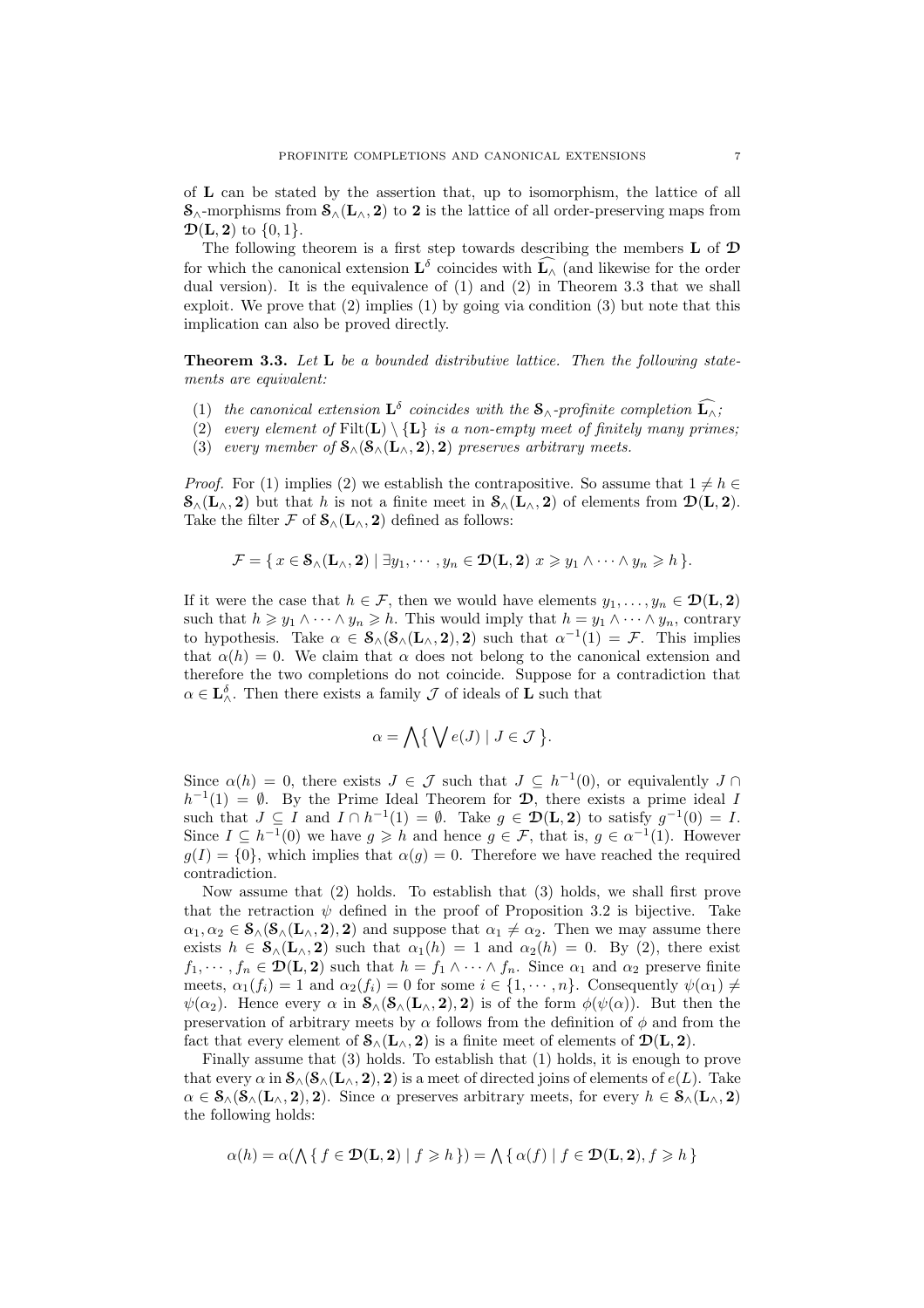and

$$
\alpha(h) = 0 \Longleftrightarrow \exists f \in \mathcal{D}(\mathbf{L}, \mathbf{2}) \ (f \geq h \land \alpha(f) = 0)
$$
  

$$
\Longleftrightarrow \exists f \in \mathcal{D}(\mathbf{L}, \mathbf{2}) \ (\alpha(f) = 0 \land f^{-1}(0) \subseteq h^{-1}(0))
$$
  

$$
\Longleftrightarrow \exists f \in \mathcal{D}(\mathbf{L}, \mathbf{2}) \ (\alpha(f) = 0 \land \bigvee h(f^{-1}(0)) = 0)
$$
  

$$
\Longleftrightarrow \exists f \in \mathcal{D}(\mathbf{L}, \mathbf{2}) \ (\alpha(f) = 0 \land (\bigvee e(f^{-1}(0)))(h) = 0).
$$
  
Thus  $\alpha = \bigwedge \{ \bigvee e(f^{-1}(0)) \mid f \in \mathcal{D}(\mathbf{L}, \mathbf{2}), \alpha(f) = 0 \}.$ 

We have the following corollary of the contrapositive of  $(1)$  implies  $(2)$  in Theorem 3.3.

Corollary 3.4. Let  $L \in \mathcal{D}$ . Then every element F of Filt(L) which is not a finite non-empty meet of primes gives rise to an element  $\alpha_F$  of  $\widehat{\mathbf{L}}_{\wedge} \setminus \mathbf{L}_{\wedge}^{\delta}$ . Moreover the map  $F \mapsto \alpha_F$  is injective.

We now give an example in which we exploit the above methodology to witness non-coincidence.

**Example 3.5.** Let C be an uncountable order-dense chain (for example,  $\mathbb{R}$  with the usual order). Give  $C^C$  the pointwise order and let **L** be  $C^C$  with top and bottom elements,  $\top$  and  $\bot$ , adjoined. For every  $a, b \in C$ , let  $F_a^b$  be

$$
F_a^b = (\uparrow a \times C^{C \setminus \{b\}}) \cup \{\top\} := \prod_{x \in C} G_x \cup \{\top\}
$$

where  $G_x = \uparrow a$  for  $x = b$  and  $G_x = C$  otherwise. Fix  $a \in C$ . The family  ${F_a^b}_{b \in C}$  is an antichain of prime filters of **L**. Note that  $\bigwedge_{b \in C} F_a^b = (\uparrow a)^C \cup \{\top\}$ . Also observe that if  $F \cup \{\top\}$  is a prime filter of **L** such that  $\pi_b(F) = \uparrow a$ , for some projection map  $\pi_b: C^C \to C$ , with  $b \in C$ , then  $F \cup {\{\top\}} = F_a^b$ . Clearly a finite intersection of prime filters of  $C^C$  must have image C under some projection map  $\pi_b$ . Consequently  $\bigwedge_{b \in C} F_a^b$  is not a finite meet of prime filters of **L**. Hence we have exhibited a set of elements of  $\widehat{\mathbf{L}_{\wedge}} \setminus \mathbf{L}_{\wedge}^{\delta}$  of cardinality  $|C|$ .

We now enquire exactly when it is the case that condition (2) in Theorem 3.3 holds. Here we are fortunate: much of the work has essentially already been done for us since the literature contains a wealth of relevant information. The sources on which we draw work in part with join semilattices (and their ideal lattices) and in part with meet semilattices (and their filter lattices). At each stage of our exposition we shall accordingly work with whichever formulation aligns best with our source or works more smoothly. We shall show that a necessary and sufficient condition for  $\mathbf{L}^{\delta}_{\wedge}$  to coincide with  $\widehat{\mathbf{L}_{\wedge}}$  is that  $\text{Filt}(\mathbf{L})$  should have locally finite meet breadth (the definition is given below). We then draw on results from the theory of continuous lattices to derive a number of conditions equivalent to this one, the aim being to find conditions expressed directly in terms of L. One of these conditions is that  $L_$ wedge should fail to contain the free meet semilattice <sup>N</sup>2 on  $\aleph_0$  generators as an  $S_0$ -subobject (see Theorem I.1.5 of [15]). The full results are presented in Theorems 3.6 and 3.8 below.

We recall that a lattice  $\bf{M}$  is said to have *locally finite meet breadth* if, for any given  $x \in M$ , the set

 $\{|A| | A$  is a finite and meet irredundant subset of M such that  $\Lambda A = x$ }

has a finite upper bound. A subset  $A$  (not necessarily finite) of  $M$  is meet irredundant if for every finite subset B of A we have  $\bigwedge B \subset \bigwedge C$  whenever  $\emptyset \neq C \subsetneq B$ . We stress that the definition of locally finite meet breadth requires the sets A to be finite. This is in line with the definition as originally given by Gierz, Lawson and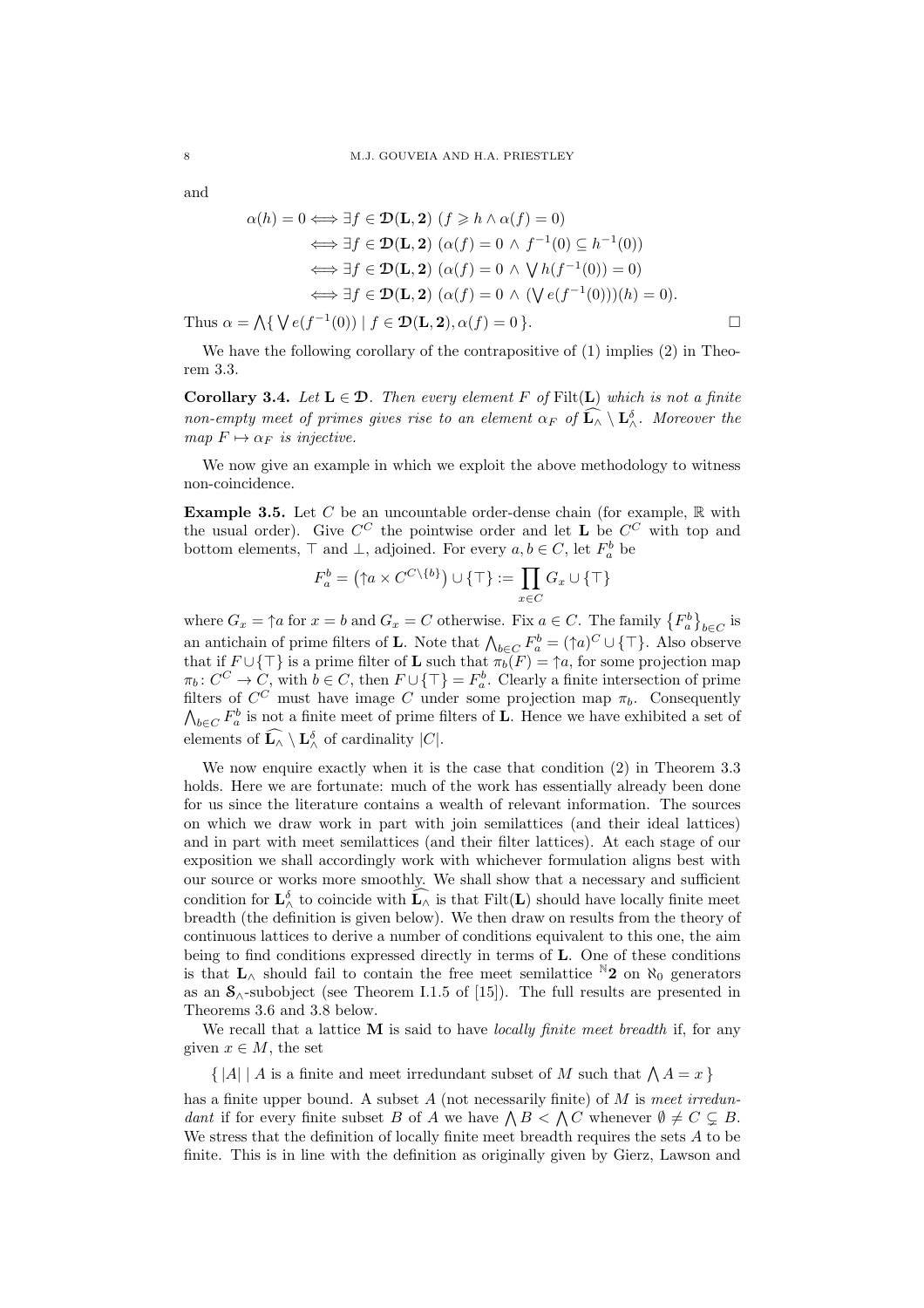Stralka [12] and as employed by Mislove in [20]. We shall shortly draw on results from [20]; there and in some other later sources the restriction to finite A is not made explicit. Note that the presence of an infinite meet irredundant subset in M does not necessarily imply that M fails to have locally finite meet breadth.

Theorem 3.6 below originates with Mislove ([19], in particular Proposition 6.3, and [20, Section 2]). For further context and discussion see also [21]. We shall require the theorem in the special case that M is the filter lattice of some  $L \in \mathcal{D}$ . Then the requirement that each element is the meet of primes is simply the assertion that every filter is the intersection of prime filters, a fact we have recalled earlier; note also [11, Proposition IV-1.21].

None of the implications in Theorem 3.6 is new but the result as we state it is not given explicitly in this form in the literature. We therefore indicate how the various constituent results combine to yield the result as presented here.

**Theorem 3.6.** Let M be a distributive continuous lattice in which every element is the meet of primes. Then the following statements are equivalent:

- (1) some element of  $M$  fails to be the meet of finitely many primes;
- (2) there exists an element x of  $\bf{M}$  such that the set of minimal primes above x forms an infinite antichain, which is necessarily meet irredundant;
- (3)  $2^{\mathbb{N}'}$  embeds in **M** by a map preserving all non-empty meets and taking primes to primes, where  $2^{\mathbb{N}'}$  denotes the meet semilattice formed by taking the non $empty subsets of  $\mathbb{N}$  with union as the semilattice operation;$
- (4)  $2^N$  embeds in  $\tilde{M}$  by a map preserving all meets and directed joins;
- (5) M fails to have locally finite meet breadth.

*Proof.* (Outline) The equivalence of  $(1)$ ,  $(2)$  and  $(3)$  is valid under the less restrictive assumption that M is a complete (meet) semilattice (morphisms in this context being maps which preserve non-empty meets; see [16, Section 1]). The equivalence was established by Mislove in [20, Proposition 2.1] (or see [19, Proposition 6.3]).

Under the assumption that  **is a distributive continuous lattice, the proof of** Corollary 2.2 in [20] establishes that (3) implies (4). We emphasise that this proof draws heavily on the theory of continuous lattices, and in particular relies on the Lemma on Primes [11, V-1.1]. (We cannot simply assert that the map supplied by (3) extends to yield the map demanded in (4).)

The implication  $(4)$  implies  $(5)$  is elementary. To prove it, consider the meet x of the copy of  $2^{\mathbb{N}}$  in  $\mathbf{M}$ . Then it can easily be shown that x is the meet of B, where B can be taken to be a meet irredundant set of arbitrarily large finite cardinality; see the proof of  $[20, Corollary 2.3]$  for the details. Finally, for any element x which is the meet of  $n$  primes, the cardinality of a finite meet irredundant subset with meet x must have cardinality at most n (as shown in the proof of [20, Corollary 2.3]). Therefore, via the contrapositive, (5) implies (1).  $\Box$ 

We may deploy Theorem 3.6 with **M** as the filter lattice of a member  $\bf{L}$  of  $\bf{D}$ or as the ideal lattice of L; the latter may when required be identified with the lattice of filters of the order dual  $\mathbf{L}^{\partial}$ . The equivalence of primary interest to us in Theorem 3.6 is that between (4) and (5). But we wish to go further and to present conditions expressed in terms of  $L$  rather than in terms of  $Filt(L)$  and/or  $Idl(L)$ . We shall make use of Hofmann–Mislove–Stralka duality to achieve this.

We note that it is elementary to see that a countably infinite meet irredundant subset generates a free semilattice on countably many generators, denoted  $N_2$ . within a (meet) semilattice, so that a meet semilattice contains such a set if and only if it contains  $^N2$  as a subsemilattice, where  $\wedge$  is taken to be union. (This observation appears as Remark 1.6 in [16].)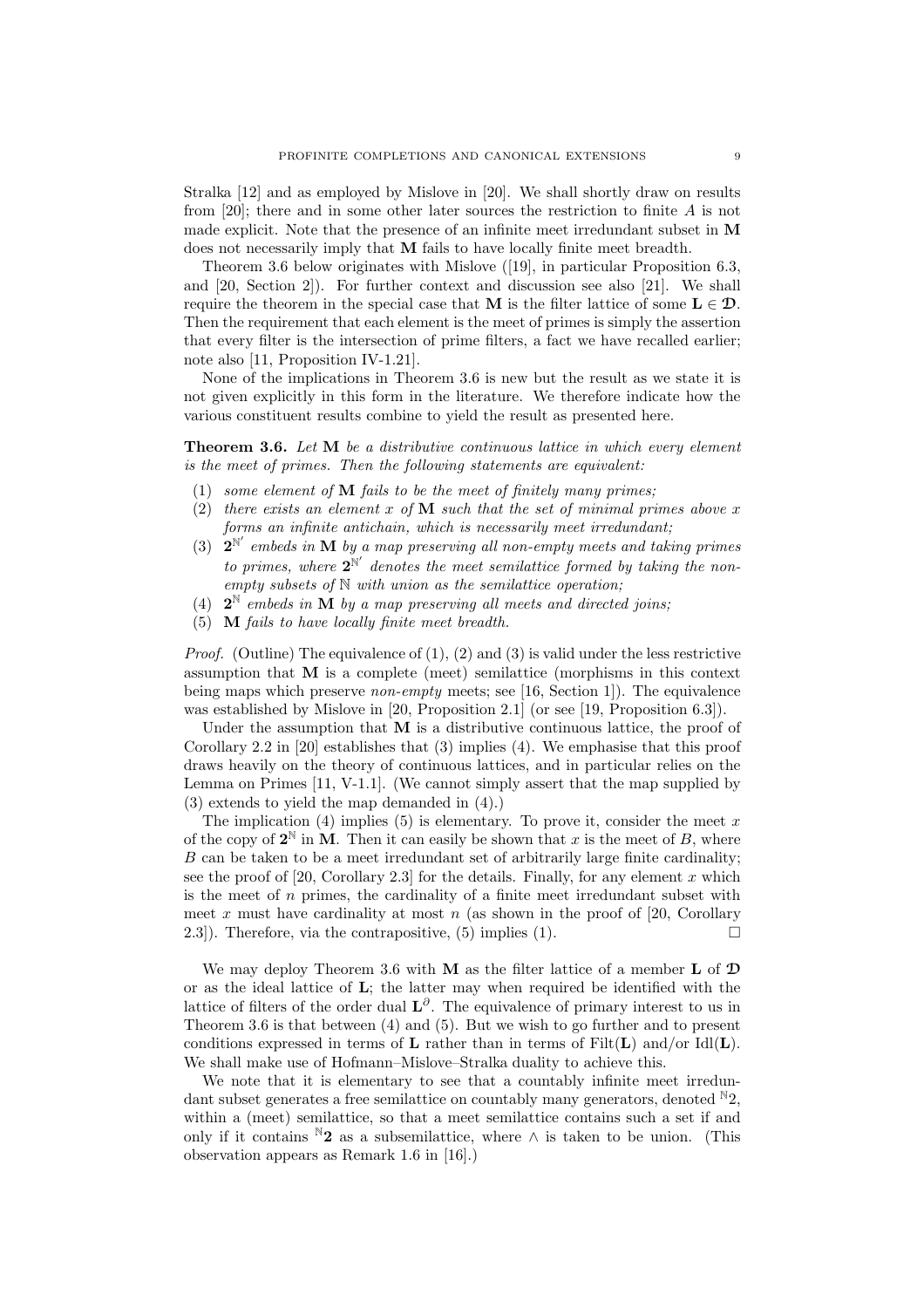The following lemma amplifies a statement made in the proof of [17, Theorem 3.1]. It mirrors [16, Proposition 1.13] but is slightly simpler to formulate thanks to the additional assumption of distributivity, which gives us access to Theorem 3.6. Here it will be convenient to work with the duality between  $S_{\vee}$  and **AL**, in which the first dual of  $S \in \mathcal{S}_{\vee}$  is taken to be Idl(S); see the discussion in Section 2. We stress that, in the lemma, while the first pair of equivalences and the second pair come from elementary duality theory, the link between the two pairs is established with the aid of Theorem 3.6.

**Lemma 3.7.** Let  $L \in \mathcal{D}$ . Then the following statements are equivalent:

- (1) there is an embedding of  $2^{\mathbb{N}}$  into Idl(**L**) which preserves arbitrary meets and directed joins;
- (2) there is a surjective  $S_{\vee}$ -morphism of **L** onto <sup>N</sup>2;
- (3) there is an  $\mathbf{S}_{\vee}$ -embedding of  $\mathbb{N}2$  into **L**;
- (4) there is a surjective map from  $\text{Id}(\mathbf{L})$  onto  $\mathbf{2}^{\mathbb{N}}$  which preserves arbitrary meets and directed joins.

*Proof.* In (2) and (4) we are in fact dealing with epimorphisms. In addition,  $2^{\mathbb{N}}$  and  $N_2$  are mutually dual. Hence (1) and (2) are mutually dual, and hence equivalent statements, and likewise for (3) and (4). See [15] for details.

Now assume that  $f: L \to N^2 2$  is a surjective  $S_{\vee}$ -morphism. Then any set of points  $a_n \in \mathbf{L}$  such that  $f(a_n) = \{n\}$  for  $n \in \mathbb{N}$  generates a copy of  $\mathbb{N}2$  in  $\mathbf{L}$ . Therefore (2) implies (3). Finally assume (4) holds. This implies that  $IdI(L)$  cannot have locally finite meet breadth, since  $2^{\mathbb{N}}$  does not. Then the implication (5) implies (4) in Theorem 3.6 tells us that (1) holds.  $\square$ 

Combining all the preceding results, applied to **L** and, order dually, to  $\mathbf{L}^{\partial}$ , we obtain the following theorem, which includes criteria in terms of L itself for the canonical extension  $\mathbf{L}^{\delta}$  to coincide with the profinite completion of either of its unital semilattice reducts.

# **Theorem 3.8.** Let  $L \in \mathcal{D}$ . Then the following statements are equivalent:

- $(M1)$  L fails to contain a meet subsemilattice isomorphic to the countably generated free semilattice;
- $(M2)$  Filt $(L)$  has locally finite meet breadth;
- (M3)  $\mathbf{L}_{\wedge}^{\delta}$  coincides with  $\widehat{\mathbf{L}_{\wedge}}$ .
- Order dually, the following statements are equivalent:
- (J1) L fails to contain a join subsemilattice isomorphic to the countably generated free semilattice;
- $(J2)$  Idl $(L)$  has locally finite meet breadth;
- (J3)  $\mathbf{L}_{\vee}^{\delta}$  coincides with  $\mathbf{\hat{L}}_{\vee}$ .

We note that we showed directly in [13, Example 6.7] that a free semilattice on an infinite number of generators has the property that the canonical extension and  $S_{\wedge}$ -profinite completion fail to coincide; indeed they have different cardinalities.

We have concentrated in this paper on distributive lattices, and distributivity of the ideal and/or filter lattice was central in the derivations of the theorems in this section. It is however of interest to know the extent to which the presence or absence of a suitably embedded free semilattice influences the relationship between the profinite completion and canonical extension of a unital semilattice.

To align with the literature on which we principally draw we shall work below with  $S_{\vee}$  rather than  $S_{\wedge}$ . We follow the notation of Chakir and Pouzet [2, 3] and denote by  $[\kappa]^{<\omega}$  the free  $\mathcal{S}_{\vee}$ -algebra on  $\kappa$  generators, where  $\kappa$  is an infinite cardinal; it can be identified with the join semilattice of finite subsets of  $\kappa$ , with  $\vee$  as ∪ and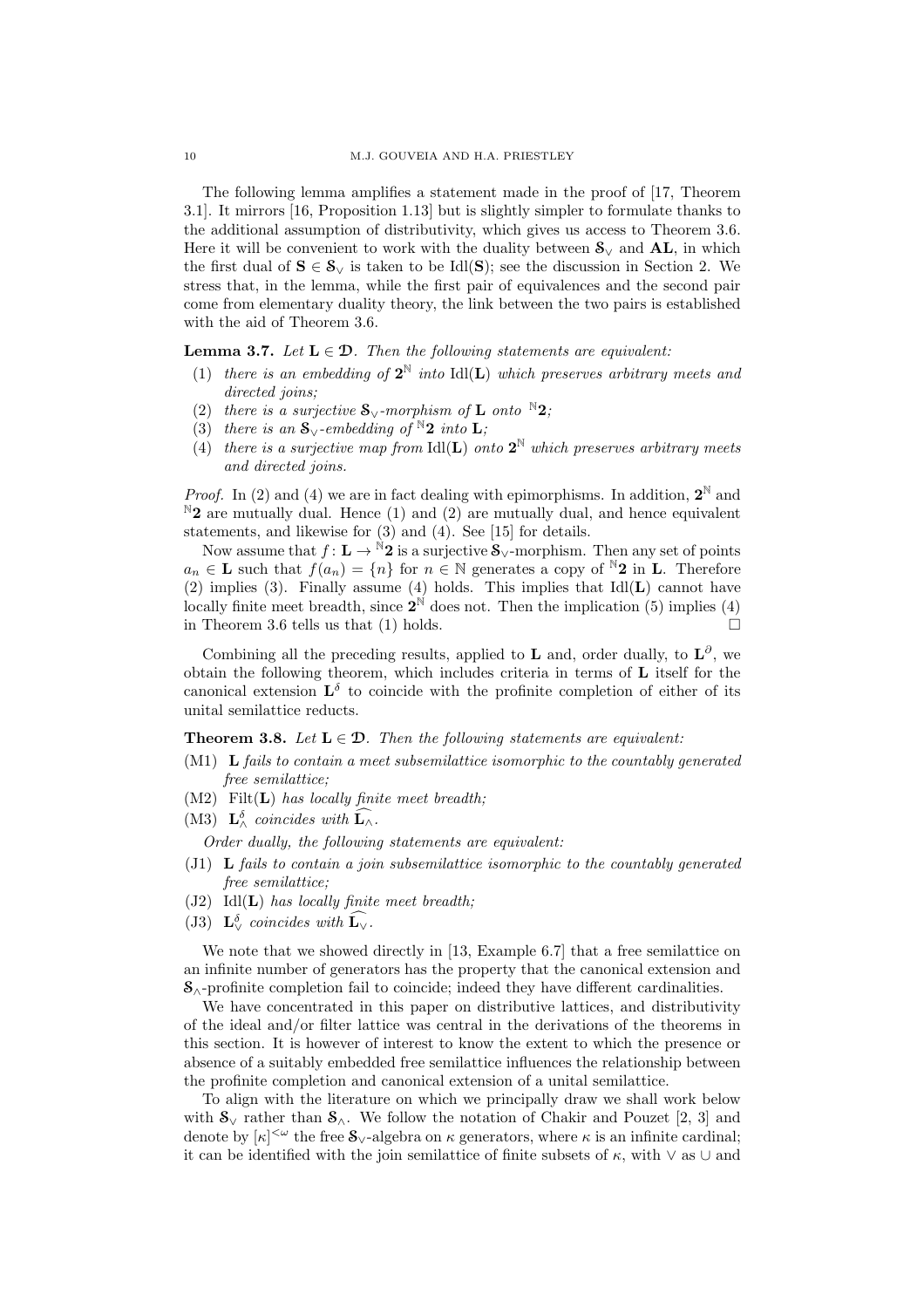0 as the empty set. We now elucidate when the free  $S_{\vee}$ -algebra on  $\kappa$  generators. embeds into a given  $\mathbf{S}$  in  $\mathbf{S}_{\vee}$  (or a given  $\mathbf{S} \in \mathbf{S}_{\wedge}$ ).

Proposition 3.9, in an order dual form, is given by Chakir and Pouzet [3, Section 2], in part drawing on earlier studies on the presence or absence of infinite antichains given in [16, 17, 18] and elsewhere. Chakir and Pouzet refer to a [join] independent set in a join semilattice: order dually, a subset  $B$  of a meet semilattice is [meet] independent if for all  $x \in B$  and every non-empty finite subset F of  $B \setminus \{x\}$ we have  $x \ngeq \bigwedge F$ . It is elementary to check that this condition is satisfied if and only if B is meet irredundant, as we defined this term earlier. In the statement of the proposition, preservation of the element 1 is not important: if an embedding exists in (2) without 1 being preserved, then an embedding can be found which does preserve 1 (see [3, Lemma 4(i)]).

#### **Proposition 3.9.** Let  $S \in \mathcal{S}_{\wedge}$ . Then the following statements are equivalent:

- (1) S contains a meet irredundant subset of cardinality  $\kappa$ ;
- (2) S contains a meet-subsemilattice isomorphic to the free semilattice in  $\mathbf{S}_{\wedge}$  on κ generators.
- (3) S contains a subposet isomorphic to the free algebra on  $\kappa$  generators in  $\mathbf{S}_{\vee}$ ;
- (4) Filt(S) contains a subposet isomorphic to  $2^{\kappa}$ ;
- (5)  $2^{\kappa}$  embeds into Filt(S) by a map preserving arbitrary meets.

This result contributes to our study in several ways. When  $S \in \mathcal{D}_\wedge$ , condition (3) is, by Theorem 3.8, necessary and sufficient for  $S^{\delta}$  to fail to coincide with  $\hat{S}$ . The fact that in (5) the embedding map preserves arbitrary meets, rather than arbitrary meets and directed joins, signals that the proposition does not subsume our results for the distributive lattice case and, given the tools we needed to employ there, we would not expect it to do so. However the fact that  $(3)$  implies  $(2)$  is new information, even when  $S \in \mathcal{D}_{\wedge}$ . We might also apply the proposition to  $S = \text{Filt}(L)$  where  $L \in \mathcal{D}$ . Here, when  $\kappa = \aleph_0$ , (1) is a necessary condition for Filt( $L$ ) to fail to have locally finite meet breadth. Hence all of conditions  $(1)$ – $(5)$ must hold for  $S = \text{Filt}(L)$  whenever  $L^{\delta}_{\land}$  and  $\widehat{L_{\land}}$  do not coincide. For a semilattice S which is not the meet reduct of some  $L \in \mathcal{D}$ , we cannot expect condition (3) to be necessary and sufficient for  $S^{\delta}$  and  $\hat{S}$  to fail to coincide. However the proposition does indicate that, if its equivalent conditions are satisfied, then  $\hat{S}$  is 'big'. In such a case coincidence is probably unlikely. (As noted earlier, we know that coincidence fails if  $\mathbf{S} = [\kappa]^{<\omega}$ .)

# 4. Characterisation of coincidence in terms of Priestley duality

Thus far in our comparison of  $\mathbf{L}^{\delta}_{\wedge}$  and  $\widehat{\mathbf{L}_{\wedge}}$  for  $\mathbf{L} \in \mathcal{D}$ , we have not made direct use of Priestley duality. We do so now.

We call on some ideas originating with Lawson, Mislove and Priestley as part of Theorem 3.1 in [17]. We note that the proofs of some implications in the full theorem given there are abbreviated and cryptic. We shall take a somewhat different route. On the way we obtain, in Proposition 4.1 and Corollary 4.2, a slight refinement of the result given as Theorem 3.1 in [17]. Finally, in Theorem 4.3 we give necessary and sufficient conditions on a distributive lattice to have coincidence of its canonical extension with the profinite completions of its semilattice reducts.

**Proposition 4.1.** Let  $L \in \mathcal{D}$  and let  $X = \mathcal{D}(L, 2)$  be its Priestley dual space. Then the following statements are equivalent:

- (1) **L** fails one, and hence all, of conditions  $(M1)–(M3)$  in Theorem 3.8;
- (2) there is a countably infinite antichain of points  $x_n$  in X converging to a point x and such that there exists n for which  $x \geq x_n$ .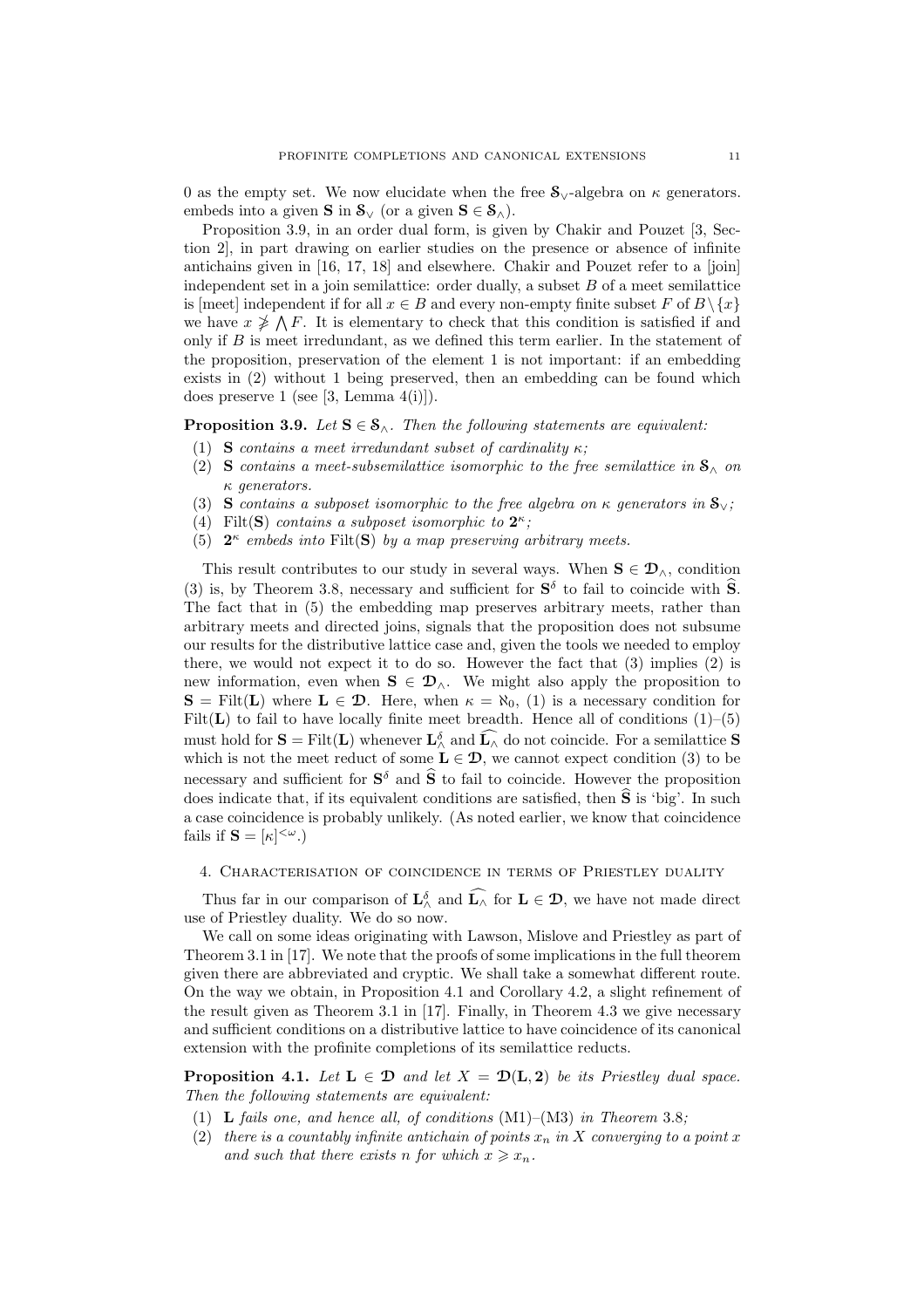Order dually, the following statements are equivalent:

- $(1)^{\partial}$  **L** fails one, and hence all, of conditions (J1)–(J3) in Theorem 3.8;
- $(2)^{\partial}$  there is a countably infinite antichain of points  $x'_n$  in X converging to a point x' and such that there exists n for which  $x' \leq x'_n$ .

*Proof.* We recall that under Priestley duality, and with  $\bf{L}$  identified with the clopen up-sets of  $X$ , the filter lattice of  $L$  can be identified with the lattice of open downsets of X, via the map  $F \mapsto \bigcup \{ (X \setminus a) \mid a \in F \}$ . Under this correspondence the prime filters are exactly the open sets of the form  $X \setminus \mathcal{M}$  for  $u \in X$ . Given an open down-set U, the sets  $X \setminus \uparrow z$  for  $z \in \text{Min}(X \setminus U)$  are precisely the prime filters minimal with respect to lying above  $U$  in Filt $(L)$ . Here Min  $S$  denotes the minimal points of a subset S of X. Note that because X is a Priestley space,,  $S = \uparrow \text{Min } S$ when S is closed in  $X$ ; this is easily proved by Zorn's Lemma, using elementary properties of Priestley spaces. Further details concerning duality for ideals and, order dually, for filters, can be found in [7, Chapter 11].

Assume (1) holds and apply condition (2) in Theorem 3.6 to find an open downset U such that there exists an infinite antichain of points  $y_k$  minimal in  $X \setminus U$ . Since  $X \setminus U$  is closed, this antichain has a limit point, x say, and this belongs to  $X \setminus U$ . Then there is a subsequence  $(y_{k_n})_{n \geqslant 2}$  of  $(y_k)$  converging to x. The point x need not lie above any of the elements  $y_{k_n}$ . However there is a minimal element of  $X \setminus U$  below x. Define  $y_{k_1}$  to be such an element. Then let  $x_n = y_{k_n}$   $(n = 1, 2, ...)$ to obtain a antichain sequence satisfying condition (2).

Now assume that (2) holds. Let  $Y = \uparrow \{x_n \mid n \in \mathbb{N}\}\.$  Since the sequence  $(x_n)$ is assumed to converge to x and X is Hausdorff,  $\{x_n \mid n \in \mathbb{N}\} \cup \{x\}$  is closed. and Y is the up-set it generates, by the assumption on x in  $(2)$ . Therefore Y is closed. Consider the filter F corresponding to the open down-set  $U := X \setminus Y$ . The prime filters minimal with respect to lying below  $F$  in  $Filt(L)$  correspond to the sets  $X \setminus \uparrow u$ , where u is minimal in Y. These are exactly the sets  $X \setminus \uparrow x_n$  for  $n \in \mathbb{N}$ . Therefore condition (2) in Theorem 3.6 holds.

Since Idl(L) is Filt( $\mathbf{L}^{\partial}$ ) and  $X^{\partial}$  (with the same topology as on X) is the dual space of  $\mathbf{L}^{\partial}$ , the dual conditions  $(1)$ <sup> $\partial$ </sup> and  $(2)$ <sup> $\partial$ </sup> are equivalent, by the previous argument applied to  $\mathbf{L}^{\partial}$ .

Corollary 4.2. Let  $L \in \mathcal{D}$  and let  $X = \mathcal{D}(L, 2)$  be its Priestley dual space. Then the following statements are equivalent:

- (1) Filt( $\bf{L}$ ) or Idl( $\bf{L}$ ) fails to have locally finite meet breadth;
- (2) X has an infinite antichain.

Both  $Filt(L)$  and  $Idl(L)$  fail to have locally finite meet breadth if both conditions (2) and  $(2)^0$  in Proposition 4.1 hold.

Proof. Proposition 4.1 tells us that (1) implies (2).

Conversely, assume that X contains a countably infinite antichain of points  $x_n$ , which, by passing to a subsequence if necessary, we may assume converges to some point  $x$ . Then we have the following cases:

- (I)  $x \geqslant x_n$  for some *n*;
- (II)  $x \leqslant x_n$  for some *n*;

(III) x is incomparable to all the elements  $x_n$ .

In the first two cases, the results of Proposition 4.1 can be applied. In the third case, we may add  $x$  to the original antichain to obtain one which satisfies both of conditions (2) and  $(2)^{\partial}$  in Proposition 4.1.

The next result deserves to be recorded explicitly. It follows from Theorem 3.8.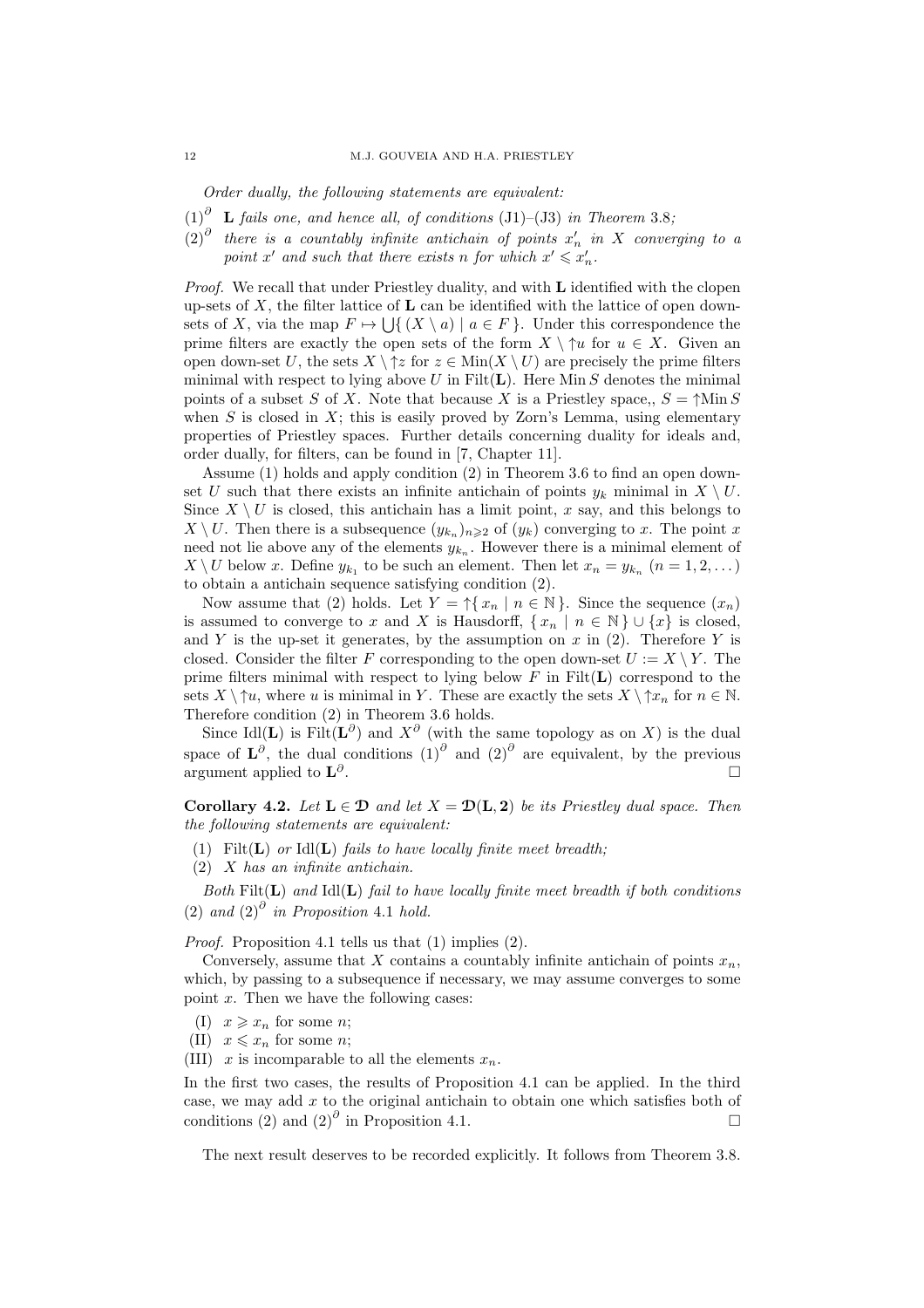**Theorem 4.3.** Let  $L \in \mathcal{D}$ . Then in order that each of  $\widehat{L_{\wedge}}$  and  $\widehat{L_{\vee}}$  serves as the canonical extension  $\mathbf{L}^{\delta}$  of  $\mathbf{L}$  it is necessary and sufficient that the Priestley dual space of  $L$  contain no infinite antichain. Equivalently,  $L$  must not contain a copy of the free countably generated semilattice, either as an  $S_0$ -subobject or as an S∨-subobject.

We recollect that  $\mathbf{L}$  in  $\mathbf{D}$  may contain an infinite antichain even when its Priestley dual space does not. In [17, Proposition 3.3] it is shown that  **contains an infinite** antichain but  $X = \mathcal{D}(L, 2)$  fails to contain an infinite antichain precisely when X contains a subposet isomorphic to the disjoint union, Y say, of the chain  $\omega$  and its dual  $\omega^{\partial}$ . By way of an example we may consider  $\mathbf{L} = (\omega \oplus \mathbf{1}) \times (\mathbf{1} \oplus \omega^{\partial})$ , for which  $\mathbf{D}(\mathbf{L}, \mathbf{2}) = Y$ . In this case we can verify directly that  $\mathbf{L}^{\delta} = (\omega \oplus \mathbf{2}) \times (\mathbf{2} \oplus \omega^{\partial})$  and that this serves also as the profinite completion of each of  $L_$  A and  $L_$ .

We now have criteria which enable us to recognise from the dual space of a bounded distributive lattice **L** when the various completions,  $\mathbf{L}^{\delta}$ ,  $\mathbf{\hat{L}}_{\wedge}$  and  $\mathbf{\hat{L}}_{\vee}$  do and do not coincide. There is a very special class of Priestley spaces which yield examples in which we can recognise coincidence or non-coincidence of the completions very directly from the original lattice without the need to consider whether it contains an infinite free semilattice.

We start from the observation that any algebraic lattice, equipped with its Lawson topology, is a Priestley space and so the dual space of a member of  $\mathcal{D}$ . The lattices arising in this fashion have very special properties, as set out in [24]. Let **L** be such a lattice, with dual space X, and let  $\mathcal{J}(\mathbf{L})$  denote the ordered set of join-irreducible elements of  $L$ . Then every non-zero element of  $L$  is a join of a finite set of elements from  $\mathcal{J}(\mathbf{L})$ , and the ordered set  $\mathcal{J}(\mathbf{L})$  is dually isomorphic to  $K(X)$ , the join semilattice of compact elements in the algebraic lattice  $X$ . The ideal lattice  $IdI(L)$  is isomorphic to the lattice of Scott-open subsets of X. As a consequence Idl(L) is completely distributive and is isomorphic to the lattice of down-sets of  $\mathcal{J}(\mathbf{L})$ . The lattice of down-sets of an ordered set P fails to have locally finite meet breadth if and only if it contains  $2^N$  as a complete sublattice (here the bounds are not required to be preserved) or, equivalently, if and only if  $P$  has an infinite antichain (see [18], where additional references to the result can also be found).

**Proposition 4.4.** Let X be an algebraic lattice equipped with the Lawson topology and let  $\bf{L}$  be the lattice of clopen up-sets of X. Then the following conditions are equivalent:

- (1) Idl $(L)$  has locally finite meet breadth;
- (2)  $\mathcal{J}(\mathbf{L})$  does not contain an infinite antichain.

Corresponding order-dual statements can be made in the case that  $X^{\partial}$  is an algebraic lattice.

We can now construct many examples in which  $\mathbf{L}^{\delta}$  fails to coincide with  $\widehat{\mathbf{L}_{\vee}}$ : we simply take any join semilattice  $S$  having an infinite antichain, equip Idl $(S)$  with the Lawson topology and let  $L$  be the lattice of clopen up-sets of Idl $(S)$ .

An even more special case arises from lattices  $X$  which are linked bi-algebraic, that is, both algebraic and dually algebraic and such that the interval topology on  $X$  is Hausdorff. Any such lattice  $X$  carries the interval topology as its unique Priestley space topology, this coincides with both the Lawson topology and dual Lawson topology, and  $X$  is a compact zero-dimensional topological lattice; see [23] and [11, Section VII-2]. In this situation Proposition 4.4 applies to both X and  $X^{\partial}$ . Hence the lattice **L** of clopen up-sets of X is such that  $\mathbf{L}^{\delta}$  coincides with both  $\widehat{\mathbf{L}_{\vee}}$ and  $\widehat{\mathbf{L}_{\wedge}}$  if and only if X has neither an infinite antichain of compact elements nor an infinite antichain of cocompact elements.